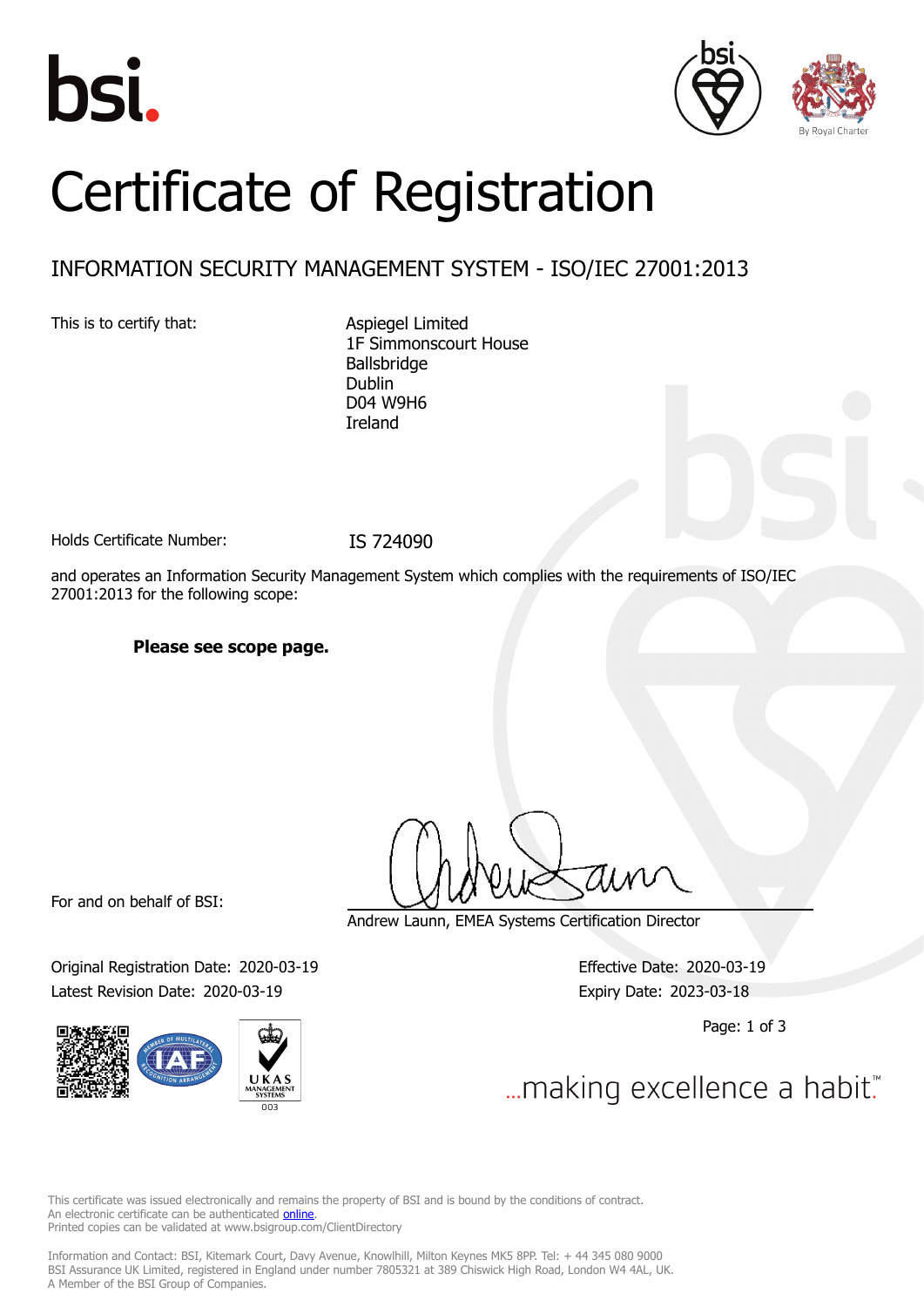Certificate No: IS 724090

## Registered Scope:

The provision of business operation and maintenance services of Huawei Mobile Services, including: HUAWEI ID, HUAWEI MOBILE CLOUD, HUAWEI AppGallery, HUAWEI AppGallery Connect, HUAWEI THEMES, HUAWEI APPADVISOR, HUAWEI IAP, HUAWEI BROWSER, and HUAWEI ADS. The provision of business operation services of HMS CORE. The provision of maintenance services of HUAWEI OTA and HUAWEI HEALTH. The scope of certification covers Europe(exclude Russia), Japan, Korea, Australia, New Zealand, Israel, United States and Canada. This is in accordance with the Statement of Applicability version 1.7 issued on February 27, 2020.

Original Registration Date: 2020-03-19 Effective Date: 2020-03-19 Latest Revision Date: 2020-03-19 Expiry Date: 2023-03-18

Page: 2 of 3

This certificate was issued electronically and remains the property of BSI and is bound by the conditions of contract. An electronic certificate can be authenticated **[online](https://pgplus.bsigroup.com/CertificateValidation/CertificateValidator.aspx?CertificateNumber=IS+724090&ReIssueDate=19%2f03%2f2020&Template=uk)**. Printed copies can be validated at www.bsigroup.com/ClientDirectory

Information and Contact: BSI, Kitemark Court, Davy Avenue, Knowlhill, Milton Keynes MK5 8PP. Tel: + 44 345 080 9000 BSI Assurance UK Limited, registered in England under number 7805321 at 389 Chiswick High Road, London W4 4AL, UK. A Member of the BSI Group of Companies.